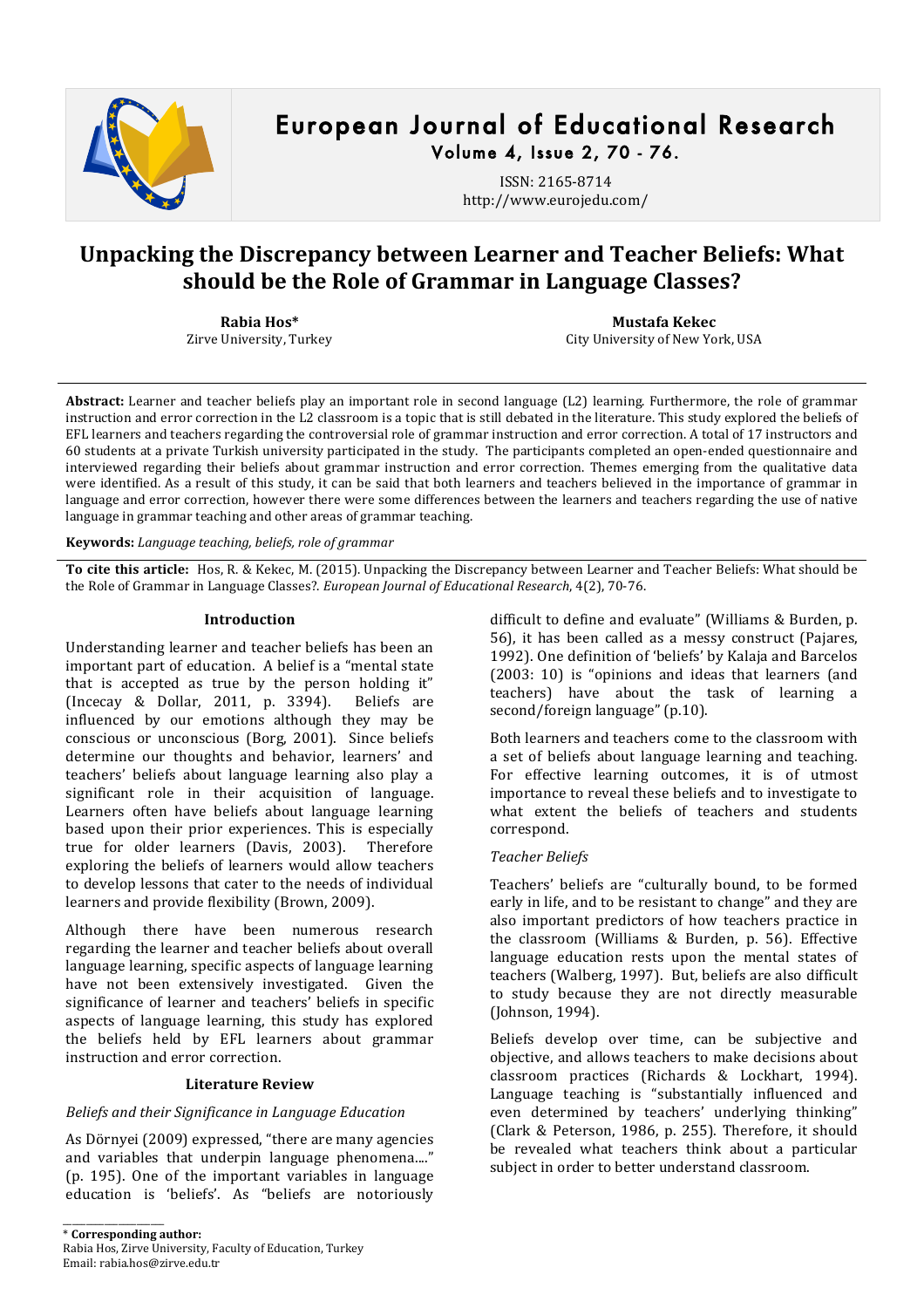# *Learner!Beliefs*

An important variable that has been studied over the past 20 years in second language learning is 'learner beliefs' (Dörnyei, 2005; Horwitz, 1999). Until recently the role of grammar instruction has been mainly studied from the teachers' perspectives (Basturkmen, Loewen & Ellis, 2004; Borg, 1999; Ellis, 2006; Phipps & Borg, 2009). Students' beliefs are also not to be ignored as "it is the learners' perceptions and interpretations which have been found to have the greatest influence on achievement" (Williams and Burden, 1997, p.98). Students are among the key stakeholders in teaching and learning process and their beliefs and attitudes can influence the efficacy of language learning. Besides, to have a better classroom portrayal, students' beliefs should be also widely investigated.

Barkhuizen (1998) claims: "if we, as teachers, are aware of where our learners are coming from (how they approach language learning, what they feel about their language learning experiences, and how they act upon these feelings), we will be able to facilitate desired learning outcomes in the classroom" (p. 102). On the other hand Horwitz (1999, p. 557) states, "Understanding learner beliefs about language learning is essential to understanding learner strategies and planning appropriate language instruction". Learner beliefs have been given consideration with the move toward learner-centered approaches to teaching languages. As stated by Block (1992), the shift from "predominantly teacher-directed approaches to greater learning autonomy has brought with it a redefinition of teacher/student roles" (p. 43).

There are some significant variables that are effective in formation of learners' beliefs. Kunt (1997, p. 35) expresses: "learners' beliefs spring from their earlier learning experiences, or they are shaped by their cultural backgrounds and they vary according to which aspect of the language-learning process the learner is considering." Teachers' beliefs and practices can influence students' formation of beliefs. As teachers are generally considered as 'experts' by students, they strongly affect students' conceptions about what language is and how it should be learnt. Elbaum, Berg, and Dodd, 1993) stated that teachers' classroom practices send implicit messages to students about learning. Researchers suggest that correspondences between the beliefs of students and teachers are likely to lead to successful teaching and learning (Wittrock, 1986; Brown, 1990; Fang, 1996; Schulz, 1996). Wittrock is of the opinion that teachers' understanding of their students' beliefs is an important step towards effective teaching. As Paley (1986) puts it: "teaching is a daily search for the learners' point of view (p. 124). However, in some cases the beliefs of teachers and students may not correspond and results in mismatches.

# *The! Mismatch! Between! the! Beliefs! of! Teachers! and! Students*

The beliefs of learners and teachers in class do not necessarily correspond (Williams and Burden, 1997). The classroom is better understood by revealing not only harmonies but also mismatches between teachers and students (Block, 1996). Johnson suggested that students' misunderstandings of teachers' conceptions are likely to be counterproductive by stating "student" learning is enhanced when students accurately perceive teachers' expectations and intentions" (p. 40). Similarly, when teachers accurately comprehend their students' conceptions, favorable and effective classroom climate is likely to emerge.

Schulz (2001) stated that discrepancies in student and teacher belief systems could be harmful to language learning. The mismatches can also affect students' confidence, motivation and willingness to communicate in L2 and result in negative learning outcomes (Horwitz, 1988; McCagar, 1993; Bloom, 2007; Peacock, 2001).

# *Review!of!Studies!in!the!Literature*

Schachter (1991) stated that the effectiveness of grammar instruction depends on some factors one of which is the learner characteristics. The study of language learners' beliefs was initiated by Horwitz (1988) who developed a 34-item questionnaire "Beliefs About Language Learning Inventory" (BALLI) in order to measure learners' beliefs regarding nature of language learning, difficulty of language learning, foreign language aptitude, learning and communication strategies, and motivation and expectations. Nunan  $(1989)$  found in his study that there are important mismatches between teachers' and students' beliefs about the importance and necessity of some classroom activities such as error correction, pair work, language games, etc. Yang (1992) explored beliefs about language learning among English language students at six Taiwanese universities. It was found that learners' specific beliefs about their own language learning are critical in determining which types of strategies are used.

Barkhuizen (1998) also investigated the extent to which the opinions of teachers and students overlap. The results indicated that students' perceptions did not always correspond with teachers' ones. In another study, Schulz (1996; 2001) investigated teachers' and students' attitudes towards the role of explicit grammar in foreign language learning and error correction. The data from 340 students and 92 teachers revealed that there are significant discrepancies about how to learn and teach foreign languages. The findings showed that many students considered it crucial to be corrected while speaking in class, while few teachers thought like the way students thought. McCargar  $(1993)$  also found that there were some discrepancies between the beliefs of teachers and students. The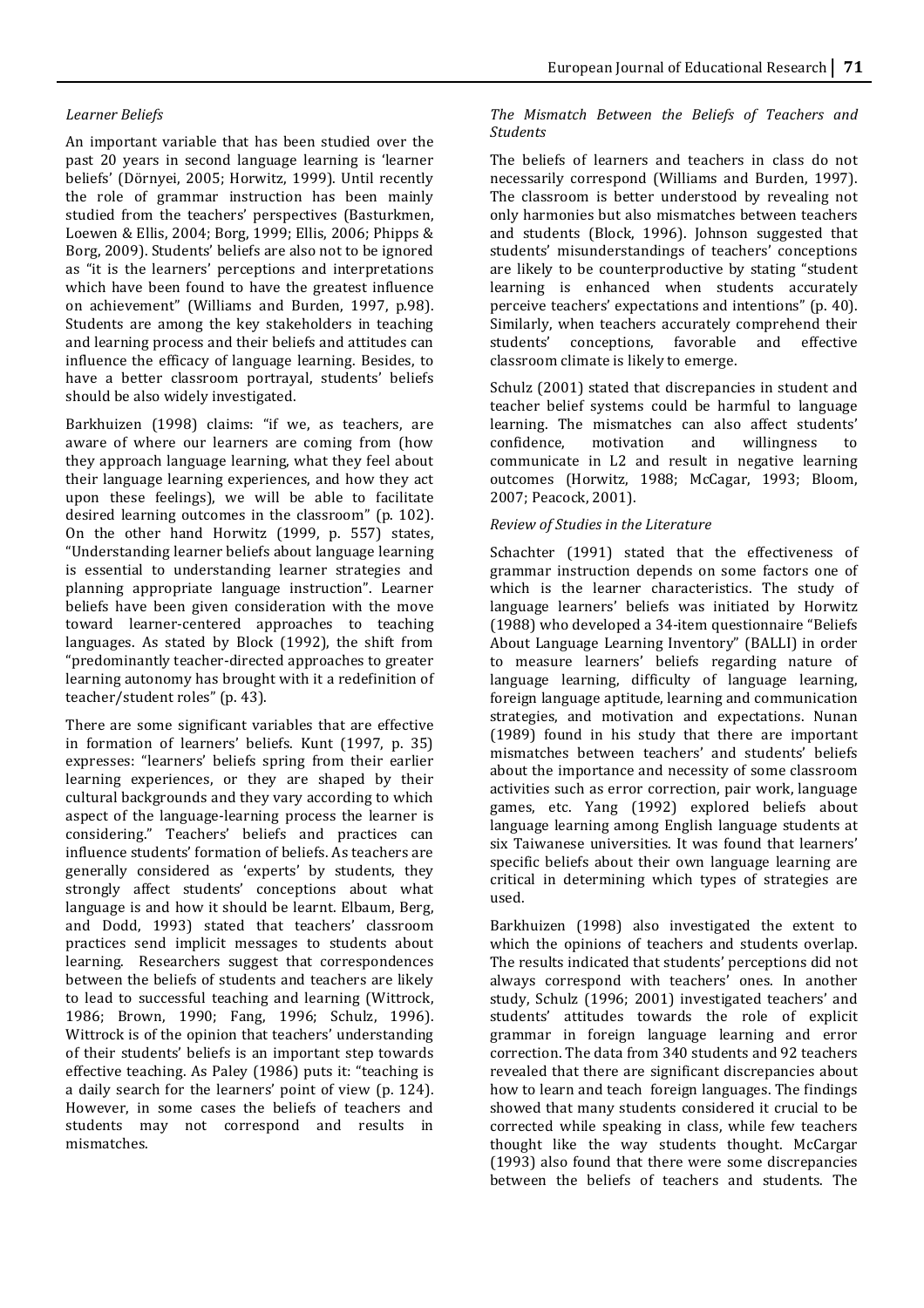findings showed that students and teachers have different views on error correction.

Conducting a study in Italy, Hawkey (2006) examined English language teachers' and learners' opinions of communicative language teaching. The findings indicated differences between the perceptions of learners and teachers on the importance of grammar. Loewen et al. (2009) examined the beliefs of L2 learners regarding the role of grammar instruction and error correction. The findings revealed that learners studying English as a second language and those studying as a foreign language had different beliefs about grammar instruction and error correction.

Another study that was conducted in an EFL setting by Ganjabi (2011) revealed that language learners have various beliefs and attitudes towards the role of grammar instruction and the way that grammar should be taught. They have opinions regarding the role of grammar ranged from its use in communication to the only use of grammar in learning English for academic purposes. Besides, the students preferred a range of both mechanical and meaningful drills regarding teaching of grammar. Jean and Simard (2011) investigated the perceptions of language teachers and learners regarding the grammar instruction. The main findings of the study revealed that grammar instruction is considered by both students and teachers as necessary and effective, but not enjoyable.

#### **Methodology**

Considering the scarcity of research studies revealing the grammar beliefs of both teachers and students in English as a Foreign Language (EFL) settings (Phipps & Borg, 2009), the following questions have been investigated to fill in these gaps:

1. What are the thoughts of teachers and students regarding grammar teaching?

2. To what extent do thoughts of teachers and students correspond regarding grammar instruction?

#### *Settings*

This study took place at a private university's English language preparatory program in southeast Turkey. At the preparatory school every student entering the university had to pass English proficiency exam or spend a semester to a year depending on his or her proficiency. The program was separated in four different skills and there were four levels.

#### *Participants*

The participants for this study were seventeen nonnative instructors and sixty students at the university preparatory school. Instructors differed in their teaching experience and departments they graduated. The number of male and female students were equal. The age of students was between 17 and 24 and they were studying at the English preparatory program. They had to pass proficiency exam or study English up to advanced levels in order to take courses from their departments. The participants were selected based on convenience and access.

#### *Data!Collection*

Qualitative methodology was used for the purposes of this study. Qualitative research is appropriate when the researcher seeks: to understand, rather to explain; to assume a personal, rather than an impersonal role; and to construct knowledge, rather than discover it (Denzin & Lincoln, 2005; Marshall & Rossman, 2006; Stake, 1995). Qualitative methodology allows the researchers to understand the beliefs and practices of teachers and students in depth. The data were collected via openended questionnaires and in-person interviews. The instructors were given the questionnaires in person and told about the purpose of the research. Some of them chose to respond to it in writing, while others agreed to respond via interviews. The students were also given the open-ended questionnaires and completed it immediately in writing.

#### *Data!Analysis*

The responses of teachers and students were first transcribed and. Both researchers had done a thorough read of the transcripts. Then the responses were coded line-by-line, then paragraph-by-paragraph. Each researcher coded independently then met to discuss their common codes. The responses then were thematically analyzed and common themes were extracted from these responses. From the analyses, the researchers created categories regarding the matches/mismatches between grammar beliefs of teachers and students. The categories were the grammar perceptions from teachers' and learners' perspectives, the necessity of grammar, the methods and techniques to teach grammar, the use of native language, and error correction in grammar classes.

#### **Results)and)Discussion**

## How is grammar perceived by teachers and students?

The majority of the students defined grammar as "challenging, confusing, and difficult". Despite their negative definitions of grammar, these students generally thought that grammar has a significant place in language learning. One participant student stated: "Although it is a very complicated part of language learning, I think that grammar is essential in language learning". Other participant students shared the opinion that grammar is the combination of rules, a tool to use the language, the essence of language. Besides, some students defined grammar by referring to the differences between their native language and the target language. They stated that their native language Turkish and the target language English have very distinct grammatical features. One student wrote: " When I compare grammatical features of Turkish and English, I come to realize how different they are". There were students who thought that grammar of the target language is very easy to forget, but difficult to deploy in the long-term memory. One student clarified her point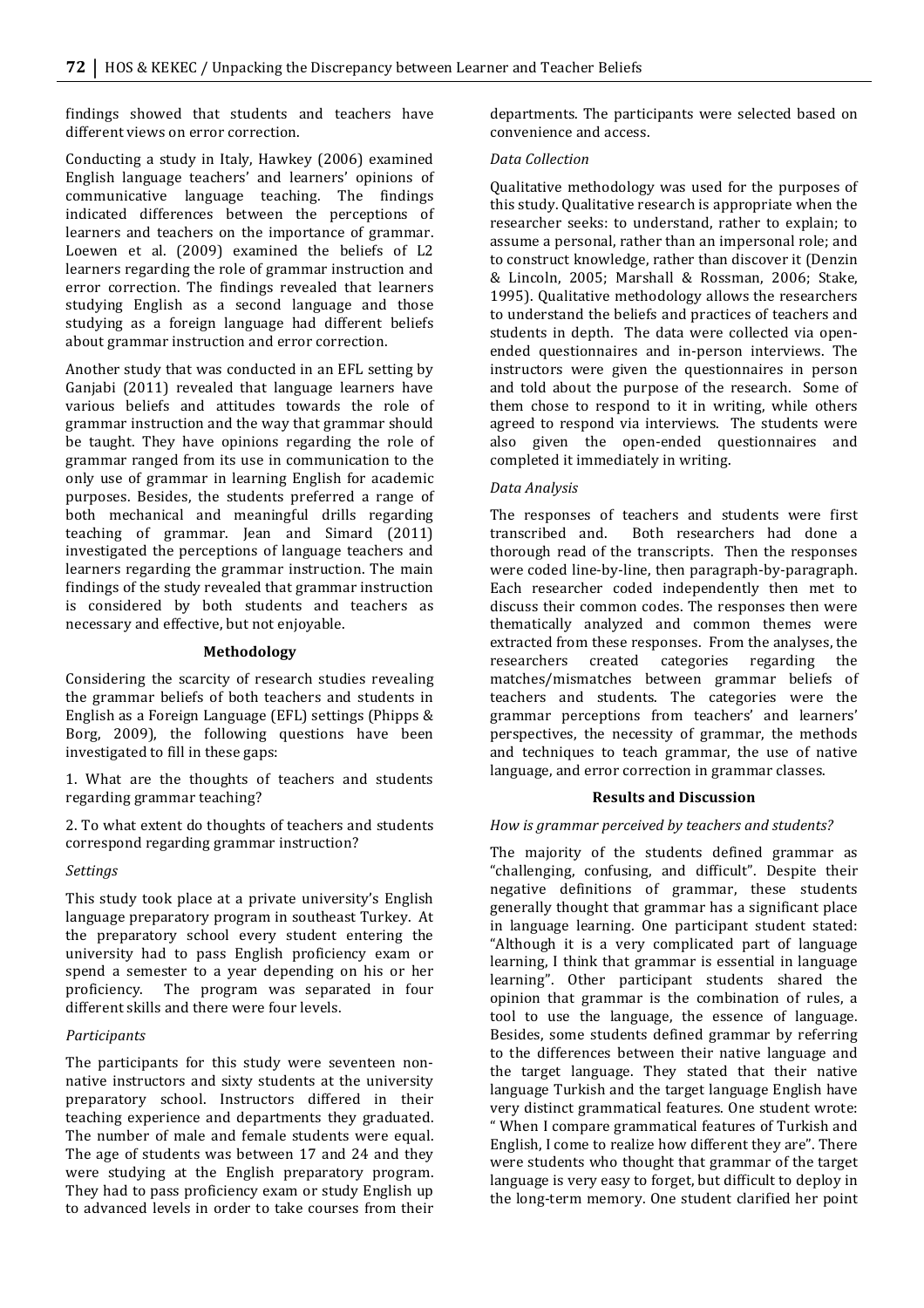by stating: "If I do not study on grammar for a few weeks, I see that the grammar topics left out of my mind". An interesting finding was that few students thought that grammar was unnecessary and they were against teaching of grammar in isolation. One participant student expressed: "We are learning something which is called grammar and it will not make any difference in our language proficiency."

Teachers' perceptions of grammar centered around three themes. The first and most frequent theme was that some teachers perceive grammar as indispensable and essential in the target language teaching and some teachers specifically depict it as the skeleton of the language. One teacher wrote: "Grammar is the skeleton that puts all the parts of the language together". The second common theme was that teachers considered grammar as an instrument to communicate. They thought that grammar is not an end but a means to achieve to use the target language effectively. The last theme was that some teachers are of the opinion that grammar is a waste of time and should not be taught.

# **Should grammar be taught?**

The common opinion of the students was that grammar should be taught. Nearly seventy-five percent of the students believed in the significance and essentiality of grammar in second language learning. However, students' opinions differed regarding how much grammar should be taught. Some of the students suggested that the basics of the target language grammar should be taught rather than intensive examination of all the grammar rules. One student's argument was: "When I review the stuff that I learnt in grammar lessons, I find majority of them useless as I do not use them in communication". On the other hand, almost 20% of the students thought that grammar should not be taught at all, but they had different arguments regarding why grammar should not be taught. One interesting suggestion by a student was that grammar should be an elective course and students should not be forced to learn grammar. By doing so, she thought that the motivation and success rate of students would be higher as nobody would be forced to learn grammar. The major argument was that focusing on grammar prevents students from speaking in the target language.

The majority of the teachers believed that grammar should be taught and it is very crucial in language teaching. One participant teacher wrote: "Without grammar, it would be impossible to construct the language building". Some teachers thought that grammar should be taught, but to some extent. They thought that rather than teaching all grammatical rules, their importance and frequency should be considered. In addition, grammar should be taught by integrating with other skills of the language. The minority of the participant teachers thought that grammar should not be taught at all. One teacher stated: "Although I personally believe that grammar is not really critical, the curriculum necessitates us to teach it".

# How should grammar be taught?

Students were asked to write down how they would like to be taught grammar. Nearly half of the participant students preferred to learn grammar deductively. That is, students wanted to study on examples after they were given grammatical rules. The other half are of the opinion that both deductive and inductive instruction should be integrated to the grammar classes whenever and wherever appropriate and necessary. Nearly all the students thought that no detail or elaboration regarding the grammar rules should be presented and more enjoyable and intriguing activities should be integrated into the grammar classes. They also stated that grammar rules should be practiced through speaking activities and grammar should be connected to daily lives of the students.

In contrast, teachers' responses about how grammar should be taught, the most common theme was that it should be taught contextually and made references to daily lives of the students. It was also stated that both inductive and deductive instruction should be integrated into the grammar lessons. Activities that engage students and meet for their needs should be used. Translation should be benefitted and students' native language grammar should be sometimes compared to the target language to enhance understanding of students.

# **The use of Native Language**

Regarding students' beliefs about the use of native language in the classroom, the findings indicate that the majority of the students were of the opinion that teachers should mostly make use of the target language in grammar teaching. They believed that native language should be only used in order to clarify the points that students did not comprehend and make comparisons between their native language and the target language. One student participant expressed: "In order not to deprive students of critical language input, teachers should mostly make use of the target language in grammar classes, but that does not mean that Turkish should not be used at all". Few students stated that the grammar lessons should be mostly taught in their native language Turkish. By doing so, they thought that the use of native language saves time and there could be more opportunities to practice and communicate in the target language.

On the other hand, teachers had distinct views on the use of native language in grammar lessons. The majority of the participants thought that students' native language should be used at lower language levels. However, teachers differed in the frequency of native language use. Some teachers stated that it should be often used at lower levels while others thought that it should be kept at minimum. The minority of the teachers supported the argument that native language of the students should not be used at all. By doing so, they thought that students will exert more cognitive efforts to understand and much more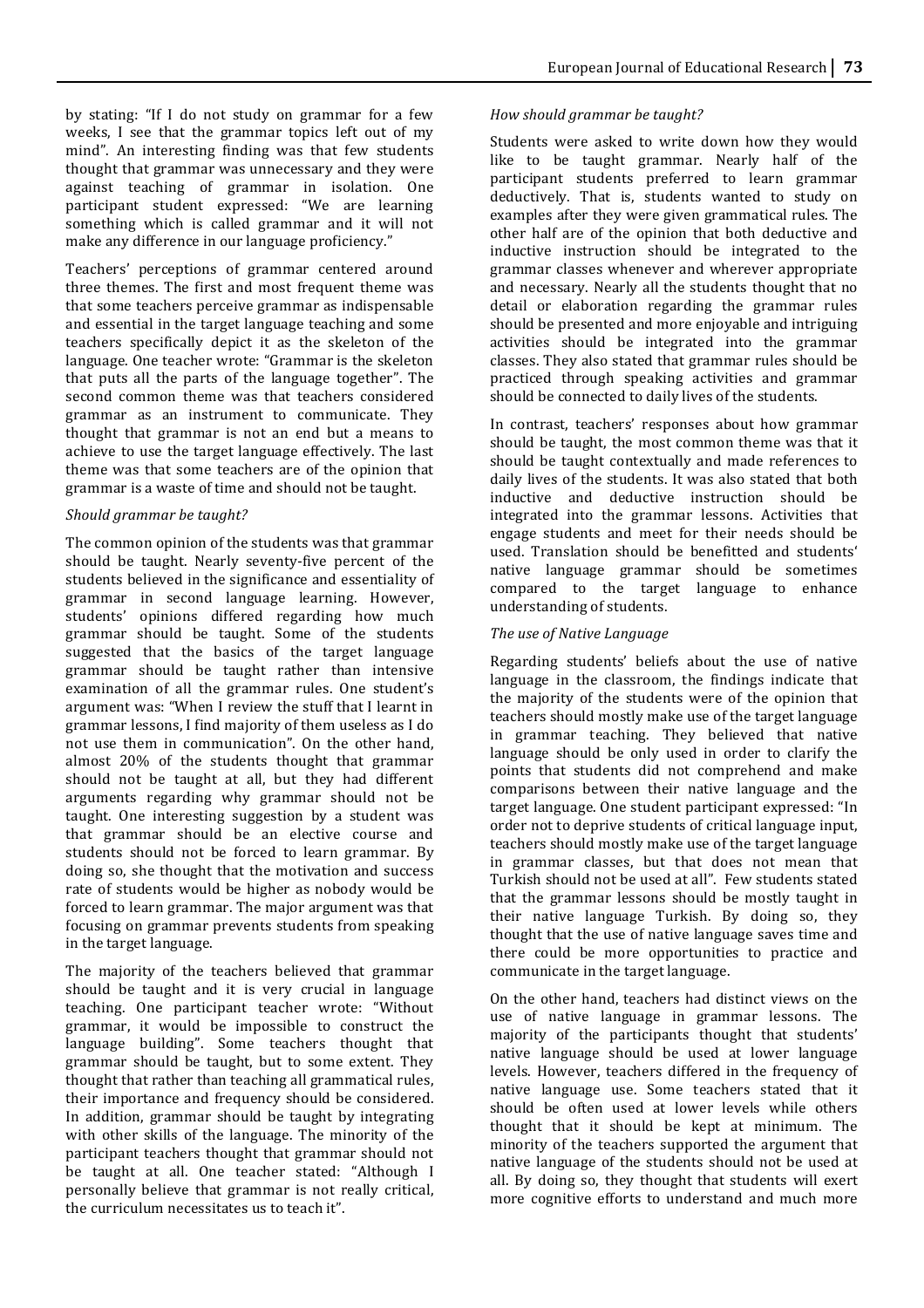time will be allocated for communicative use of the language.

## *Error!Correction*

According to the participant students' responses, there was no conclusive result whether errors or mistakes should be corrected or when and how. Nearly half of the participants thought that errors should be corrected while the other half think vice versa. The students who supported the argument that there should be error correction have different opinions about how and when to correct. Some students wanted to be corrected whenever they make grammatical mistakes. On the other hand, others were of the opinion that there was no need to correct if students are able to convey their messages across. According to them, emphasis on correction may have a demotivating effect on students.

The majority of the participant teachers thought that errors should be corrected on condition that the error or mistake interferes with the transfer of the message. If students are able to convey their messages across, according to the teachers, it was not necessary to correct the mistakes. On the other hand, some teachers were of the opinion that all the mistakes should be corrected no matter they are minor or major mistakes. None of the teachers stated that there should not be error correction.

# *Discussion*

The findings of this research study suggested that overall both learners and teachers considered grammar to be an essential subject of study in learning English language. Although the learners thought that grammar should be taught deductively with given examples, the teachers' beliefs differed in the way that they preferred grammar to be taught contextually. For both learners and teachers, grammar played a significant role in learning English language. This was similar to previous studies that have been conducted in this area (Incecay & Dollar, 2011; Jean & Simard, 2011; Loewen et. al., 2009). The findings of this research also indicated that the learners' beliefs were influenced by their learning structure, which is similar to Kunt's (1997) study. Many of the learners were taught grammar deductively and believed that grammar was boring. Moreover, the findings of this study revealed that grammar instruction is considered by both learners and teachers as necessary and effective, but not enjoyable, which is similar to Jean and Simard  $(2011)'$ s findings.

In addition, according to learners, native language should not be employed while teaching English grammar, while the teachers' opinions regarding this differed. In regard to the error correction, majority of the learners and the teachers believed in the use of minimal error correction as long as the students are able to get their message across. Both the learners and teachers valued the importance of expressing one's thoughts effectively not grammatically correct. This is

similar to Loewen et al.'s study. Although many of the findings in this study indicated that learners' and teachers' beliefs regarding grammar teaching and error correction overlap in many areas, there were critical differences that needs to be taken into consideration. The beliefs of learners on the role of native language and target language in teaching of grammar should be taken seriously and considered in planning instruction by teachers.

## **Implications**

As indicated in this study, the language learning beliefs of teachers and students may not always correspond. In order to lessen these mismatches, some general implications are suggested. These implications are also applicable for grammar teaching which is our main focus in this study. 1-) Teachers should be aware that students' beliefs influence the effectiveness of teaching enterprise. Therefore, they should explain the purposes of activities and why this kind of activities is significant in language learning (Schulz, 1996). 2-) Teachers and students should negotiate their beliefs about language learning. Expectations should be clearly stated, the possible mismatches should be found and tried to be resolved. 3-) Students can be asked to give feedback about their teachers' practices regarding language teaching. By doing so, it would be possible for teachers to what extent teachers' practices and students' expectations converge.

## **Conclusion**

Cognitive approaches have had an important influence on language teaching methodology by emphasizing the learners' active engagement and processing of the language input (Williams & Burden, 1997). Learners have come to the focal point in language education and their interests and needs have been given much more consideration. An effective teaching is likely to occur when teachers and learners come to a mutual understanding. This study investigated whether or to what extent the beliefs of teachers and students correspond. It is of critical significance to find out students' viewpoints as well as those of teachers in language teaching. As in some studies in the literature (Horwitz, 1988; Nunan, 1989; Barkhuizen, 1998; Schulz, 2001), this study found some discrepancies between beliefs of teachers and students. Assuming that these discrepancies have a determining impact on the success or failure of language instruction, this study investigated the possible mismatches by specifically focusing on grammar instruction.

The results indicated that although the beliefs of teachers and students mostly converge, there are some linguistic points that stakeholders have different beliefs. Teachers and students have similar cognitions regarding the necessity and significance of grammar. The majority of both teachers and students stated that grammar is essential and should be taught. On the other hand, grammar was considered as unnecessary by some teachers and students. Regarding how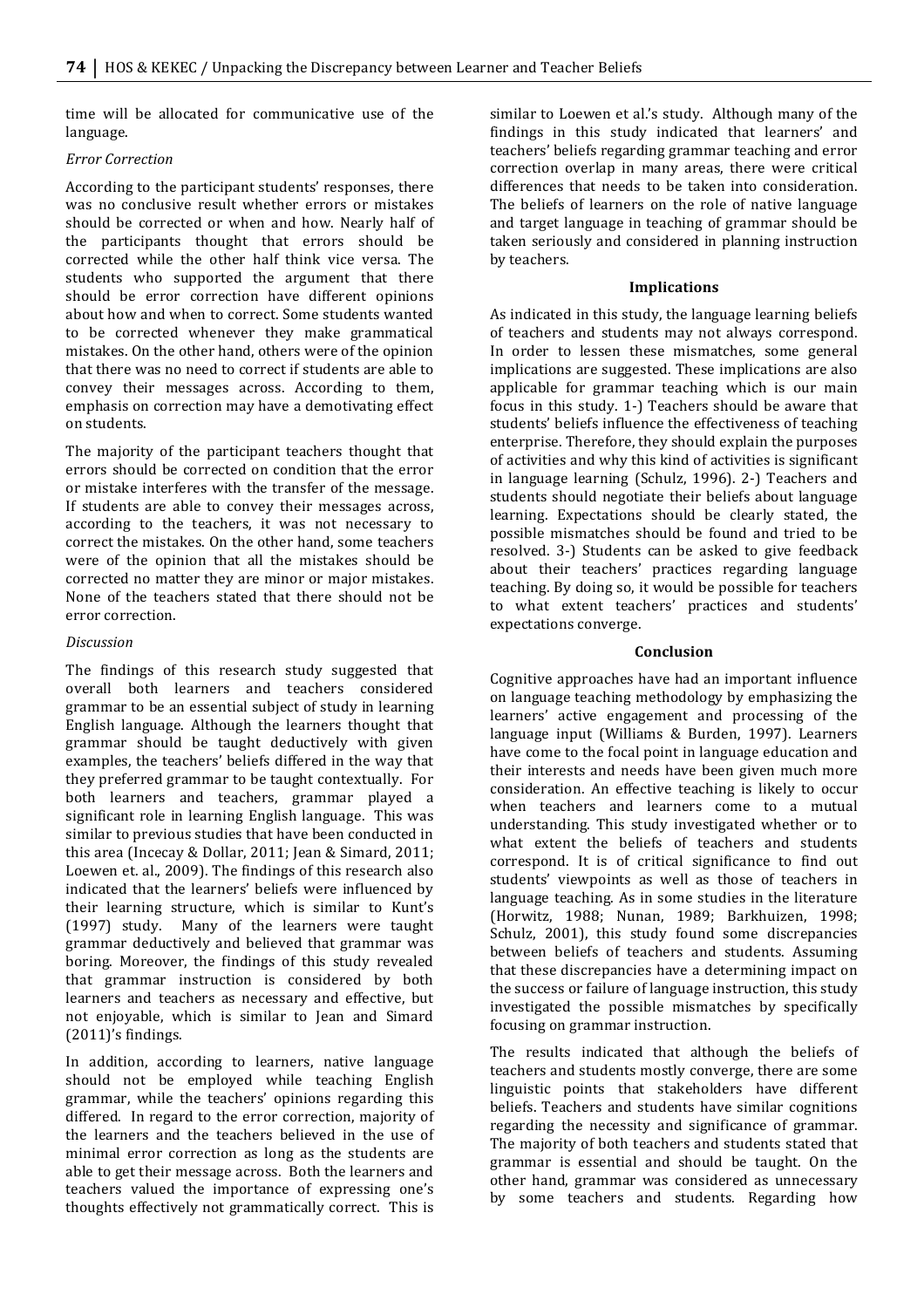grammar should be taught, both teachers and students mostly have similar opinions. However, one frequent theme that was expressed by teachers was not mentioned at all by students: translation. Some teachers believe that translation should be used in grammar classes while no student referred to it.

It is generally thought that language teachers speak in their students' native language, since students demand the use of native language. The findings indicated that the majority of the students were not in favor of frequent use of L1 by their language teachers. They stated that L1 should be used as a last resort rather than depending on it in grammar teaching. Concerning error correction issue, there are no conclusive findings. Both teachers and students have distinct opinions about it, yet they agree on the opinion that correction is unnecessary if students are able to convey their messages across.

As this study attempted to reveal more-in-depth understanding of teachers' and students' beliefs and to what extent they converge or mismatch, the findings of the study is not generalizable. Therefore, a more comprehensive quantitative study could be performed. This study only examined the beliefs of a private university's instructors and students. A comparative study that include both state and private universities may reveal different results.

#### **References**

- Barkhuizen, G. (1998). Discovering learners' perceptions of ESL classroom teaching/learning activities in a South African context. TESOL Quarterly, 32(1), 85-108.
- Basturkmen, H., Loewen, S. & Ellis, R. (2004). Teachers' stated beliefs about incidental focus on form and their classroom practices. Applied Linguistics, 25, 243-272.
- Block, D. (1992). Metaphors we teach and learn by. Prospect, 7(3), 42-55.
- Block, D. (1994). A day in the life of a class: Teacher/Learner perceptions of task purpose in conflict. System, 22, 473-486.
- Bloom, M. (2007). Tension in a non-traditional Spanish classroom. Language Teaching Research, 11, 85-102.
- Borg, S. (1999). Studying teacher cognition in second language grammar teaching. System, 27(1), 19-31.
- Borg, S. (2001). Self-perception and practice in teaching grammar. ELT Journal. 55(1), 21-29.
- Brown, R. (1990). The place of beliefs and the concept formation in a language teacher training theory, System, 18(1), 85-96.
- Brown, A.V. (2009). Students' and teachers' perceptions of effective foreign language: A comparison of ideals. The Modern Language Journal, 93, 46-60.
- Clark, C. M., & Peterson, P. L. (1986). Teachers' thought processes. In M.C. Wittrock (Ed.), Handbook of research on teaching (3rd ed., 255-296). New York: Macmillan.
- Davis, A. (2003). Teachers' and students' beliefs regarding aspects of language learning. Evaluation & Research in Education, 17(4), 207-222.
- Dörnyei, Z. (2005). The psychology of the language learner: Individual differences in second language acquisition. Mahwah, NJ: Lawrence Erlbaum Associates.
- Dörnyei, Z. (2009). The psychology of second language acquisition. Oxford: Oxford University Press.
- Elbaum, B., Berg, C.A. & Dodd, D.H. (1993). Previous learning experience, strategy beliefs, and task definition in self-regulated foreign language learning. Contemporary Educational Psychology, 18, 318-336.
- Ellis, R.  $(2006)$ . Current issues in the teaching of grammar: An SLA perspective. TESOL Quarterly, 40(1), 83-108.
- Fang, Z. (1996). A review of research on teacher beliefs and practices. Educational Research, 38, 47-65.
- Ganjabi, M. (2011). Effective foreign language teaching: A matter of Iranian students' and teachers' beliefs. English Language Teaching, 4, 46-54.
- Hawkey, R. (2006). Teacher and learner perceptions of language learning activity. ELT Journal,  $60(3)$ , 242-252.
- Horwitz. E. K. (1988). The beliefs about language learning of beginning university foreign language students. The Modern Language Journal, 72, 283-294.
- Horwitz, E.K. (1999). Cultural and situational influences on foreign language learners' beliefs about language learning: a review of BALLI studies. System, 27(4), 557-576.
- Incecay, V., & Dollar, Y. K. (2011). Foreign language learners' beliefs about grammar instruction and error correction. Procedia - Social and Behavioral Sciences, 15, 3394-3398.
- Jean, G. & Simard, J. (2011) Grammar teaching and learning in L2: Necessary, but boring. Foreign Languages Annals, 44(3), 463-494.
- Johnson, K.E. (1994). The emerging beliefs and instructional practices of preservice English as a second language teachers. Teaching & Teacher Education, 10(4), 439-452.
- Kalaja, P. & Barcelos, A.M.F. (2003). Beliefs about SLA: New research approaches. Dordrecht: Kluwer.
- Kunt, N. (1997). Anxiety and beliefs about language learning: A study of Turkish-speaking university